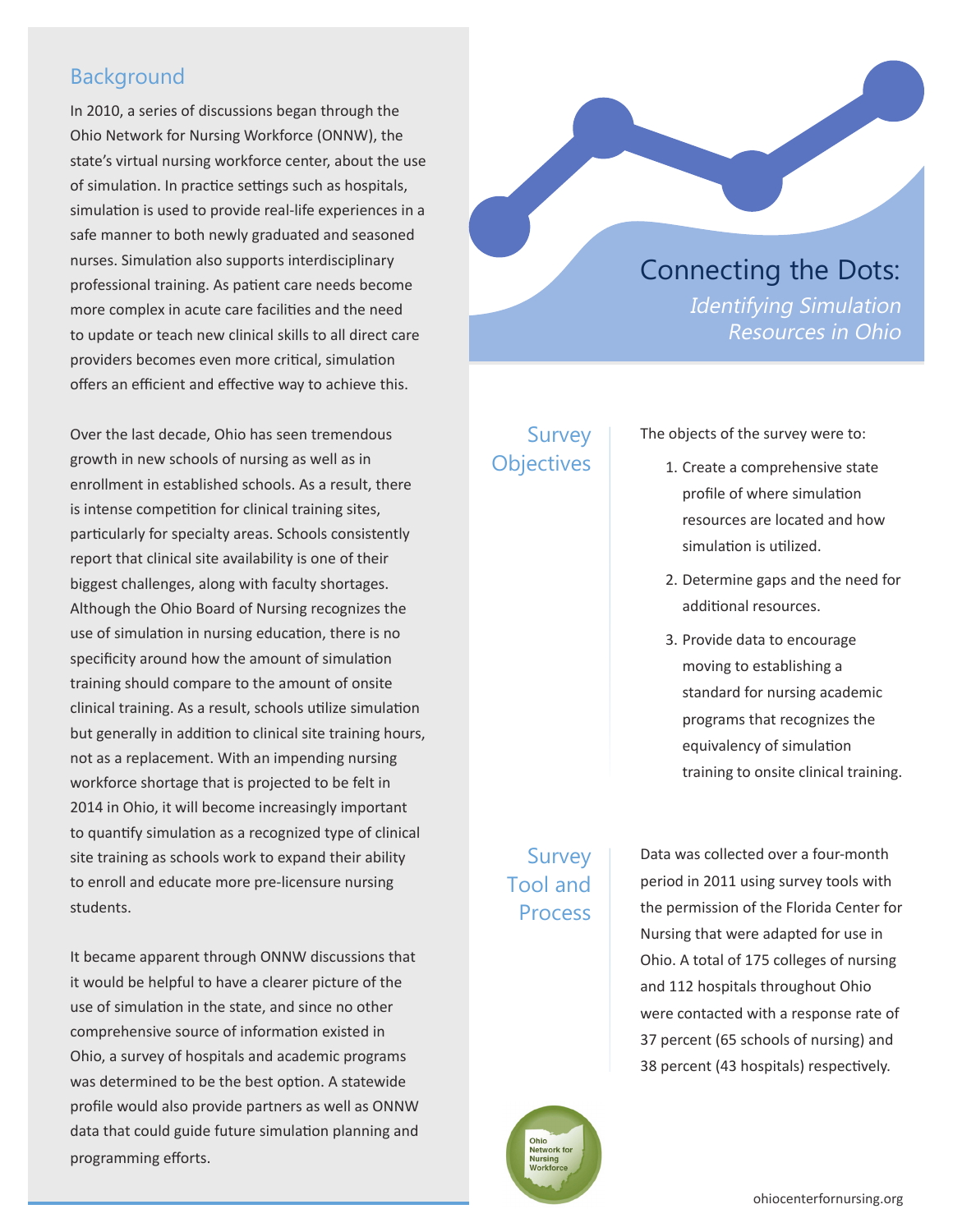# Survey Key Findings

| Simulation is<br>prevalent in Ohio.                                               | Approximately 93 percent of hospitals and 97 percent of schools are<br>using one or more types of simulation technology.                                                                                                                                                                                                                                                                                                                                                                                                                                                                                                                                                                                                                                                                                                                                                                                                                    |
|-----------------------------------------------------------------------------------|---------------------------------------------------------------------------------------------------------------------------------------------------------------------------------------------------------------------------------------------------------------------------------------------------------------------------------------------------------------------------------------------------------------------------------------------------------------------------------------------------------------------------------------------------------------------------------------------------------------------------------------------------------------------------------------------------------------------------------------------------------------------------------------------------------------------------------------------------------------------------------------------------------------------------------------------|
| The use of a full-time<br>simulation coordinator<br>is common.                    | Dedicated simulation coordinators are employed by 64 percent of<br>hospitals and 54 percent of schools. Significantly more than half of<br>hospital coordinators - 64 percent - are registered nurses, and most are<br>highly educated, with 71 percent holding either a Master's or a doctoral<br>degree. Sixty-four percent of hospital coordinators also work full time.<br>Of those schools that employ coordinators, 93 percent utilize registered<br>nurses in the role and 83 percent employ their coordinators on a full-<br>time basis. As with hospitals, school simulation coordinators are also<br>a highly educated group, with 69 percent holding either a Master's or<br>doctoral degree. Aside from these dedicated coordinators, additional<br>onsite technical support was rare, with 16 percent of hospital-based<br>simulation centers and 13 percent of school-based centers employing<br>technical support personnel. |
| <b>Hospitals and schools</b><br>employ a variety of<br>simulation equipment.      | Among hospitals, Laerdal and LifeForm are used most commonly, with<br>each being utilized by 30 percent of facilities. Gaumard is used by 19<br>percent and METI by 17 percent of hospitals. Among schools, LifeForm<br>is used by 47 percent, Gaumard by 28 percent, METI by 23 percent and<br>Laerdal by 17 percent.                                                                                                                                                                                                                                                                                                                                                                                                                                                                                                                                                                                                                      |
| Simulation centers are used<br>mainly on weekdays, with<br>minimal weekend usage. | On average, simulation centers in hospitals are active 25 hours per week<br>during weekdays and 79 percent are inactive on weekends. Schools<br>utilize their centers 15 hours per week during weekdays and 80 percent<br>are inactive on weekends.                                                                                                                                                                                                                                                                                                                                                                                                                                                                                                                                                                                                                                                                                         |
| Simulation is commonly<br>used to teach health<br>assessment skills.              | About 60 percent of hospitals and 83 percent of schools teach health<br>assessment skills using simulation. The primary areas for hospitals<br>are critical care and medical-surgical while schools focus on medical-<br>surgical, maternal-newborn, and pediatrics. Both hospitals and schools<br>primarily use simulation to support the development of critical thinking/<br>decision-making processes as well as to practice skills and demonstrate<br>competency.                                                                                                                                                                                                                                                                                                                                                                                                                                                                      |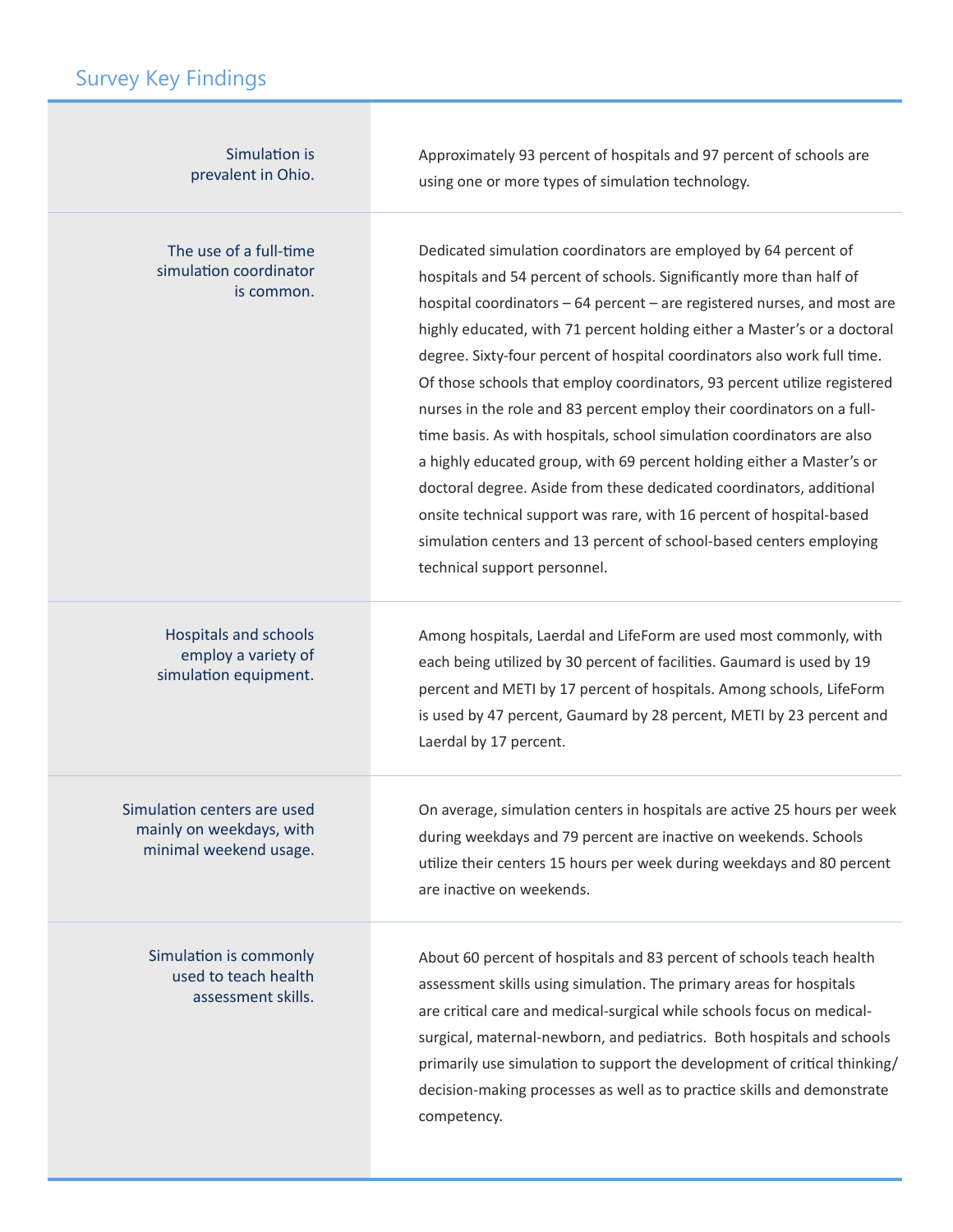| Organizations that use<br>simulation most commonly<br>write their own scenarios.                | While a lack of time for scenario writing was cited as a significant barrier,<br>both hospitals (83 percent) and schools (87 percent) manage to do so.<br>While about half of hospitals utilize pre-packaged scenarios provided by<br>equipment vendors and about one-third modify scenarios developed by<br>others, a common challenge was adapting these scenarios to their own<br>environments, standards and protocols. Schools also reported similar<br>challenges, with 48 percent of them using pre-packed scenarios and 59<br>percent modifying scenarios developed by others.                                                                                     |
|-------------------------------------------------------------------------------------------------|----------------------------------------------------------------------------------------------------------------------------------------------------------------------------------------------------------------------------------------------------------------------------------------------------------------------------------------------------------------------------------------------------------------------------------------------------------------------------------------------------------------------------------------------------------------------------------------------------------------------------------------------------------------------------|
| <b>Expansion of simulation</b><br>is in the works.                                              | More than half of hospitals (58 percent) and the majority of schools<br>(82 percent) reported they plan to expand the use of simulation in their<br>curriculums.                                                                                                                                                                                                                                                                                                                                                                                                                                                                                                           |
| There is interest in working<br>together on the usage<br>of simulation.                         | About 77 percent of hospitals and 72 percent of schools expressed an<br>interest in collaborating with other entities or simulation centers. Both<br>hospitals and schools were most interested in working with others<br>on training and staff development for simulation coordinators and on<br>developing simulation scenarios. Cost was reported by both hospitals<br>and schools as a significant hurdle for collaborative initiatives. Hospitals<br>also reported the location of the equipment as a concern in considering<br>a partnership while schools expressed that faculty with limited<br>knowledge about the use of simulation was their secondary concern. |
| Hospitals and schools would<br>use a regional collaborative<br>simulation center, if available. | About 69 percent of hospitals and 77 percent of schools expressed<br>interest in participating in a regional collaborative center. While 44<br>percent of hospitals cited cost as a barrier to such an initiative, most<br>schools (75 percent) cited no barrier at all to participation.                                                                                                                                                                                                                                                                                                                                                                                  |
| Hospitals and schools have<br>their own needs with respect<br>to simulation.                    | For hospitals, the most common need, cited by 58 percent of<br>respondents, is evaluating education outcomes. Other significant needs<br>are related to training for faculty, sustaining funding for simulation<br>and the development of multidisciplinary simulation. Among schools,<br>68 percent reported their most acute need to be providing hands-<br>on training to faculty to implement simulation learning. Research<br>opportunities, training faculty in simulation writing and evaluating<br>education outcomes were also commonly cited needs for schools.                                                                                                  |